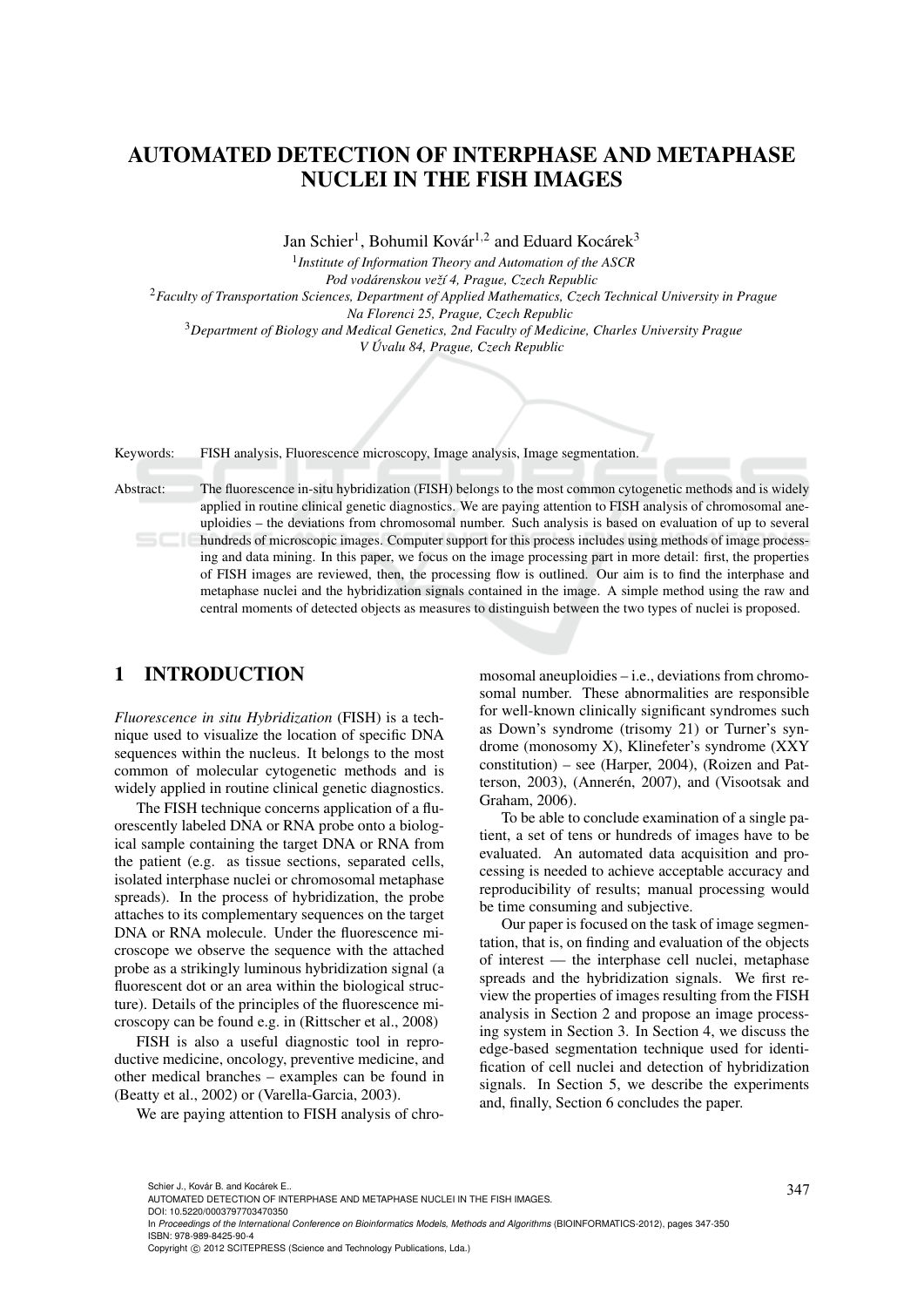### 2 FISH IMAGES

Example images from the FISH analysis are shown in Figure 1. They show the interphase nucleus (Figure 1a) and the metaphase spread of chromosomes (Figure 1b), which correspond with two basic phases of the so-called cell cycle.



(b) Metaphase spread Note: the images are not in the same scale. The metaphase cell image has been preprocessed to suppress the background. Figure 1: Examples of FISH images.

The hybridization signals are  $-$  in this example — in red and green colour. Blue objects are the nuclear structures counterstained with the DAPI dye. Very often, both the interphase nuclei and the metaphase spreads are contained in the same image.

The objects of interests are characterized by the following features: the nuclei are of roughly round shape; the spread of chromosomes has ideally a roughly circular envelope. The chromosomes selves are observed as X-shaped or V-shaped bent stripes, frequently overlapping one another in the image. The hybridization signals must be located either within the interphase nuclei, or on a chromosome. The signals within a single nucleus should be clearly separated.

For detection of the chromosomal aneuploidies (cf. the Introduction section), it is important to evaluate the quality of the nuclei and hybridization signals. The rules for evaluation should be rather stringent and conservative, to eliminate dubious objects and objects



Figure 2: Interphase nucleus of an irregular shape as an example of object to be rejected from processing.

in ambiguous arrangement.

Examples of objects to be rejected from processing include (see Figure 2): interphase nuclei of irregular shape, nuclei touching or overlapping each other, metaphase spreads of significantly irregular shape, signals located in the background, etc.

For each dye, separate greyscale image is taken using filter set matching the excitation wavelength of the illuminating light and the wavelength of the light emitted by this that dye (details can be found in (Rittscher et al., 2008), Chapter 2). The resulting image is then computed from these greyscale images.

# 3 IMAGE PROCESSING FLOW

The processing flow of the image processing system is outlined in Figure 3, for blue-stained cells and green (or green and red) signals.

While the operations used to process the cell component and the signal components of the input image are very similar, it is advantageous to process each image, corresponding with a single filter set, separately. The reason is that the cells and the signals of each colour are in separate layers. The first operation is segmentation, used to separate the objects of interest from the background. It is followed by computation of object parameters (size, roundness, brightness, etc.), which, in turn, are used to sort out objects that satisfy the quality criteria. The results of cell processing are used to eliminate any signals located in the background.

# 4 IMAGE SEGMENTATION

### 4.1 Detection of Cell Nuclei

### 4.1.1 Otsu Thresholding Algorithm

For image binarization, we have chosen the Otsu algo-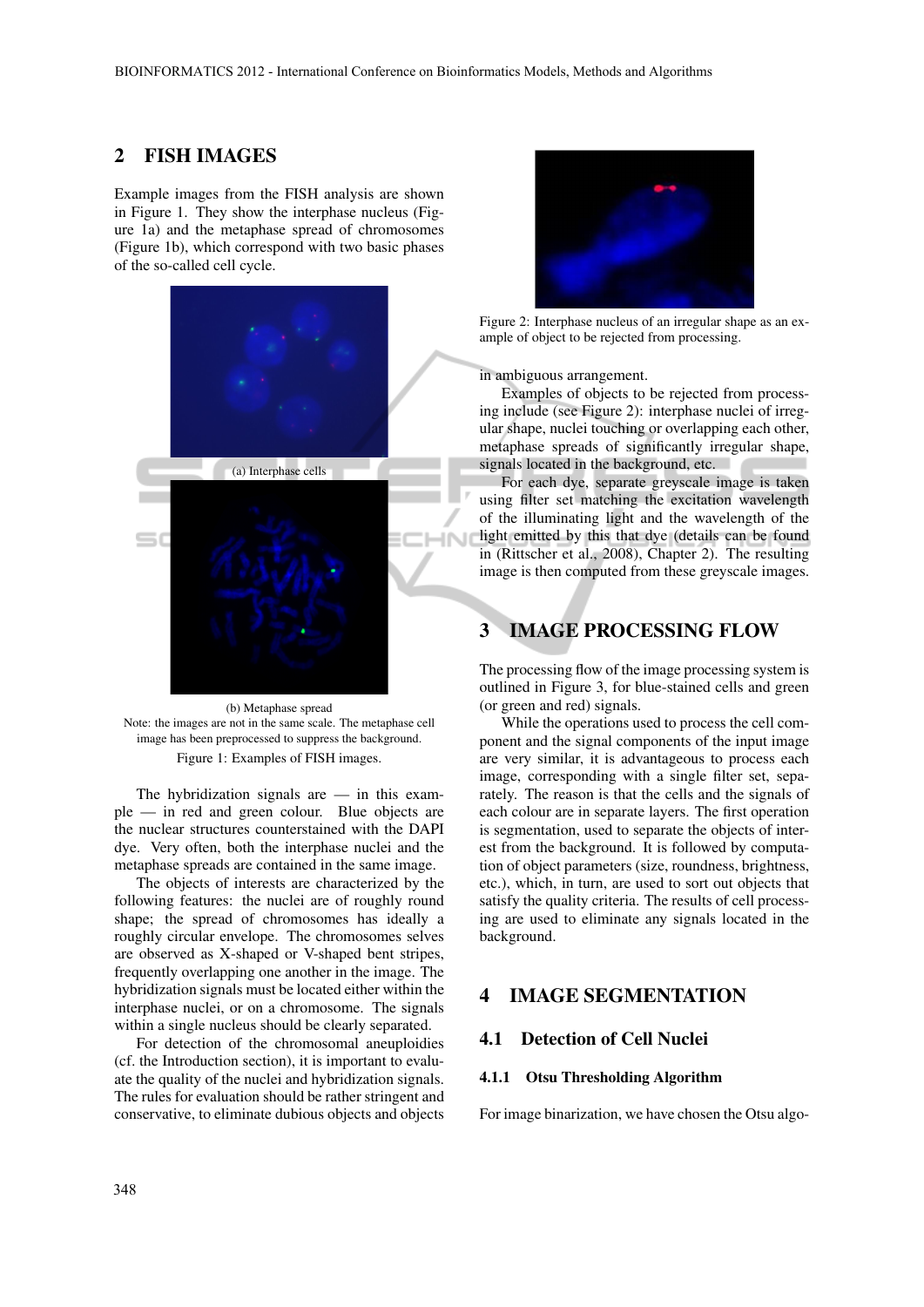

$$
\lambda_{1,2} = \frac{\mu'_{20} + \mu'_{02}}{2} \pm \frac{\sqrt{4\mu'^2_{11} + (\mu'_{20} - \mu'_{02})^2}}{2}.
$$
 (4)

In this equation  $\mu'$  are second order central moments defined as

$$
\mu'_{pq} = \mu_{pq}/\mu_{00},
$$

where  $\mu_{pq}$  is the central moment of order *pq* defined as

$$
\mu_{pq} = \sum_{x} \sum_{y} (x - \bar{x})^p (y - \bar{y})^q C(x, y).
$$
 (5)

Only the nuclei with circular or slightly elliptical shape  $(e > 0.6)$  are accepted for further processing.

In addition, for each cell nucleus  $\{i\}$ , we evaluate further characteristics, such as the area, centroid, average intensity, standard deviation of intensity, roundness, length of contour, etc.

#### 4.2 Detection of Hybridization Signals

Hybridization signals are detected by the same algorithm as the nuclei, but used on other layers of the input image. The fact that it is not necessary to change the segmentation algorithm to process the signals can be considered as an advantage of this approach. Illustrative results are shown in the Figure 5.

Figure 4: Results of the Otsu-based image binarization.

rithm, introduced in 1979 by Nobuyuki Otsu (Otsu, 1979). Using discriminant analysis, Otsu defined the between-class variance of the thresholded image as

$$
\sigma_{\omega}^2(t) = \omega_1(t)\sigma_1^2(t) + \omega_2(t)\sigma_2^2(t), \qquad (1)
$$

where  $\omega_i$  are the probabilities of the two classes separated by a threshold *t* and  $\sigma_i^2$  are variances of these classes. For bi-level thresholding, Otsu verified that the optimal threshold  $t^*$  is chosen so that the betweenclass variance  $\sigma_{\omega}^2(t)$  is maximized; that is,

$$
t^* = \operatorname{argmax}(\sigma^2_{\omega}(t)), \ \ 1 \le t \le L,\tag{2}
$$

where *L* is the highest gray-level intensity value in the image.

#### 4.1.2 Parameters of Cell Nuclei

As the next step, the eccentricity *e* of each object is computed, using its contour *C*. It is defined as the relative difference in magnitude of the eigenvalues  $\lambda_1$